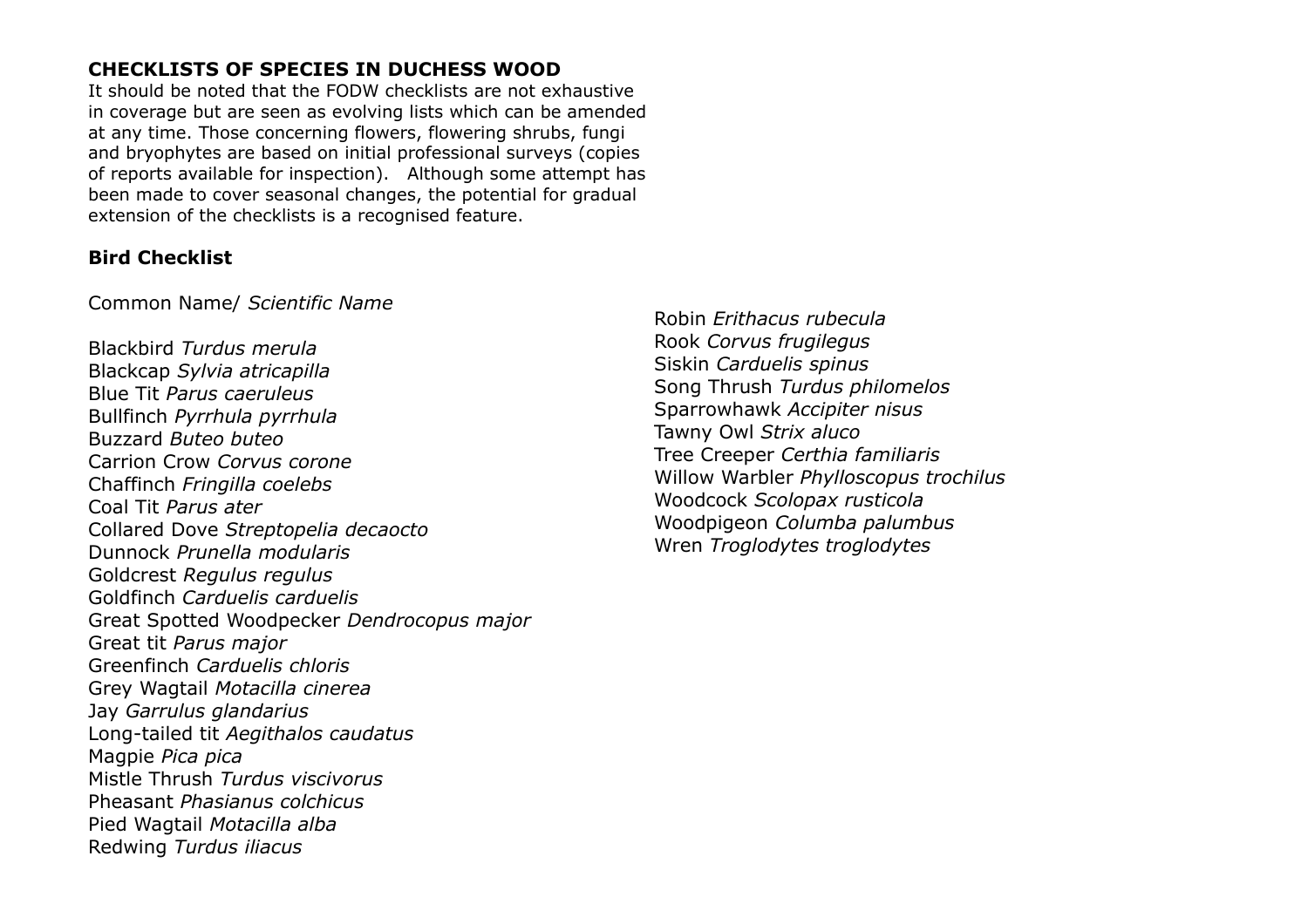### **Bryophytes (Mosses and liverworts) Checklist**

*Scientific Name*/Common Name

*Amphidium mougeotii* Mougeot's Yoke-moss *Aneura euromaxima (proposed name No Common Name Atrichum undulatum* Common Smoothcap *Brachythecium rutabulum* Rough-stalked Feather-moss *Calliergonella cuspidate* Pointed Spear-moss *Calypogeia arguta* Notched Pouchwort *Campylopus pyriformis* Dwarf Swan-neck Moss *Cephalozia bicuspidate* Two-horned Pincerwort *Cephalozia lunulifolia* Moon-leaved Pincerwort *Cephaloziella sp* Threadwort *Chiloscyphus polyanthos* St Winifrid's Moss *Cololejeunea minutissima* Minute Pouncewort *Conocephalum conicum s.l.* Great Scented Liverwort *Dicranella heteromalla* Silky Forklet-moss *Dicranum scoparium* Broom Fork-moss *Diplophyllum albicans* White Earwort *Fissidens bryoides var. curnovii* Curnow's Pocket-moss *Fissidens taxifolius* Common Pocket-moss *Fontinalis antipyretica var. antipyretica* Greater Water-moss *Frullania dilatata* Dilated Scalewort *Heterocladium heteropterum* Wry-leaved Tamarisk-moss *Hookeria lucens* Shining Hookeria *Hygrohypnum luridum* Drab Brook-moss *Hyocomium armoricum* Flagellate Feather-moss *Hypnum andoi* Mamillate Plait-moss *Isothecium myosuroides* Slender Mouse-tail Moss *Kindbergia praelonga* Common Feather-moss *Lejeunea cavifolia* Micheli's Least Pouncewort *Lejeunea lamacerina* Western Pouncewort *Lepidozia reptans* Creeping Fingerwort *Lophocolea bidentata* Bifid Crestwort *Lophocolea heterophylla* Variable-leaved Crestwort *Lophocolea semiteres* Southern Crestwort *Masupella emarginata var. emarginata* Notched Rustwort *Metzgeria conjugata* Rock Veilwort *Metzgeria consanguinea* Whiskered Veilwort

*Metzgeria furcata* Forked Veilwort *Metzgeria violacea* Blueish Veilwort *Microlejeunea ulicina* Fairy Beads *Mnium hornum* Swan's-neck Thyme-moss *Nowellia curvifolia* Wood-rust *Orthodontium lineare* Cape Thread-moss *Orthotrichum affine* Wood Bristle-moss *Orthotrichum pulchellum* Elegant Bristle-moss *Oxyrrhynchium hians* Swartz's Feather-moss *Pellia endiviifolia* Endive Pellia *Pellia epiphylla* Overleaf Pellia *Plagiochila asplenioides* Greater Featherwort *Plagiochila porelloides* Lesser Featherwort *Plagiomnium undulatum* Hart's-tongue Thyme-moss *Plagiothecium curvifolium* Curved Silk-moss *Plagiothecium undulatum* Waved Silk-moss *Platyhypnidium riparioides* Long-beaked Water Feather-moss *Pogonatum aloides* Aloe Haircap *Polytrichastrum formosum* Bank Haircap *Polytrichum commune* Common Haircap *Pseudoscleropodium purum* Neat Feather-moss *Racomitrium aciculare* Yellow Fringe-moss *Radula complanata* Even Scalewort *Rhizomnium punctatum* Dotted Thyme-moss *Rhytidiadelphus loreus* Little Shaggy-moss *Rhytidiadelphus squarrosus* Springy Turf-moss *Saccogyna viticulosa* Straggling Pouchwort *Scapania gracilis* Western Earwort *Scapania scandica* Norwegian Earwort *Scapania umbrosa* Shady Earwort *Scapania undulata* Water Earwort *Sciuro-hypnum plumosum* Rusty Feather-moss *Tetraphis pellucida* Pellucid Four-tooth Moss *Thamnobryum alopecurum* Fox-tail Feather-moss *Thuidium tamariscinum* Common Tamarisk-moss *Ulota bruchii* Bruch's Pincushion *Ulota crispa* Crisped Pincushion *Ulota drummondii* Drummond's Pincushion *Ulota phyllantha* Frizzled Pincushion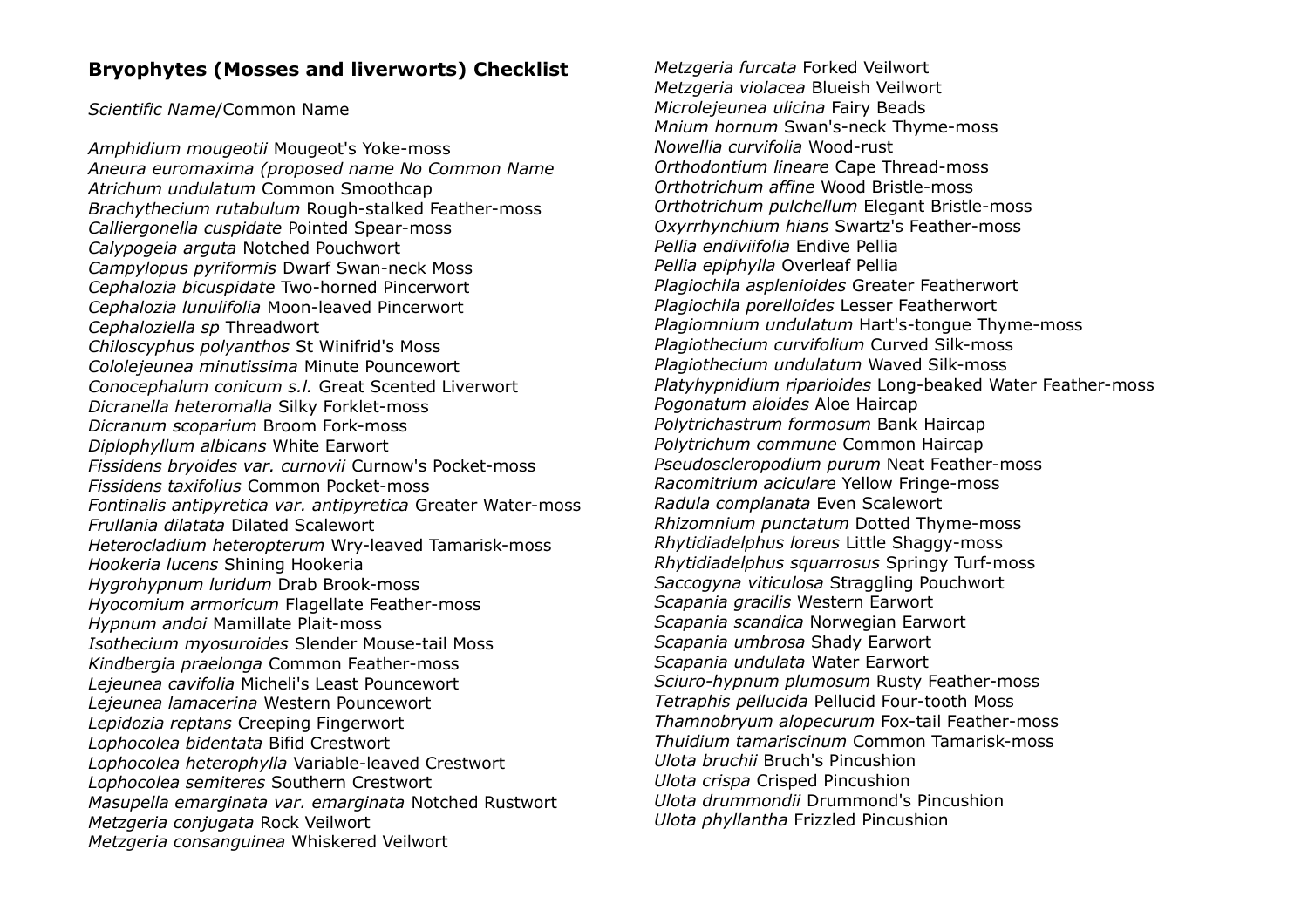### **Ferns checklist**

Common Name/S*cientific Name*

Bracken *Pteridium aquilinum* Hard – fern *Blechnum spicant* Hart's - tongue *Phyllitis scolopendrium* Hybrid Polypody *Polypodium x mantoniae* Intermediate Polypody *Polypodium interjectum* Male – fern *Dryopteris filix – mas* Scaly Male – fern *Dryopteris affinis*

## **Fungi checklist**

Scientific Name/Common Name

Auricularia auricula-judae Jelly Ear Baeospora myosura Conifercone Cap Chondrostereum purpureum Silverleaf Fungus Coprinopsis laanii No common name Cortinarius obtusus No common name Crepidotus epibryus No common name Crepidotus mollis Peeling Oysterling Crepidotus variabilis Variable Oysterling Dacrymyces stillatus Common Jelly Spot Flammulina velutipes Velvet Shank Fomes fomentarius Hoof Fungus / Tinder Bracket Ganoderma applanatum Artist's Bracket Gymnopilus penetrans Common Rustgill Heterobasidion annosum Root Rot Hymenochaete corrugata Glue Crust Hypoxylon fragiforme Beech Woodwart Hypoxylon fuscum Hazel Woodwart Kretzschmaria deusta Brittle Cinder 'Kuehneromyces mutabilis Sheathed Woodtuft

Laccaria laccata Deceiver Laetiporus sulphurous Chicken of the Woods Mycena arcangeliana **Angel's Bonnet** Mycena filopes **Internal Indiana Bonnet** Mycena galericulata Common Bonnet Mycena inclinata Clustered Bonnet Mycena vitilis Snapping Bonnet Nectria cinnabarina Coral Spot Phellinus ferreus Cinnamon Porecrust Piptoporus betulinus Birch Polypore / Razorstrop Fungus Psathyrella piluliformis Common Stump Brittlestem Psathyrella sarcocephala No common name Rhytisma acerinum Sycamore Tarspot Russula nigricans Blackening Brittlegill Schizophyllum commune Splitgill Schizopora paradoxa Split Porecrust Scleroderma citrinum Common Earthball Scutellinia crinita No common name Stereum hirsutum Hairy Curtain Crust Stereum rugosum Bleeding Broadleaf Crust Trametes versicolor Turkeytail Tremella foliacea Leafy Brain Tubaria romagnesiana No common name Xylaria hypoxylon Candlesnuff Fungus Xylaria longipes Dead Moll's Fingers Xylaria polymorpha Dead Man's Fingers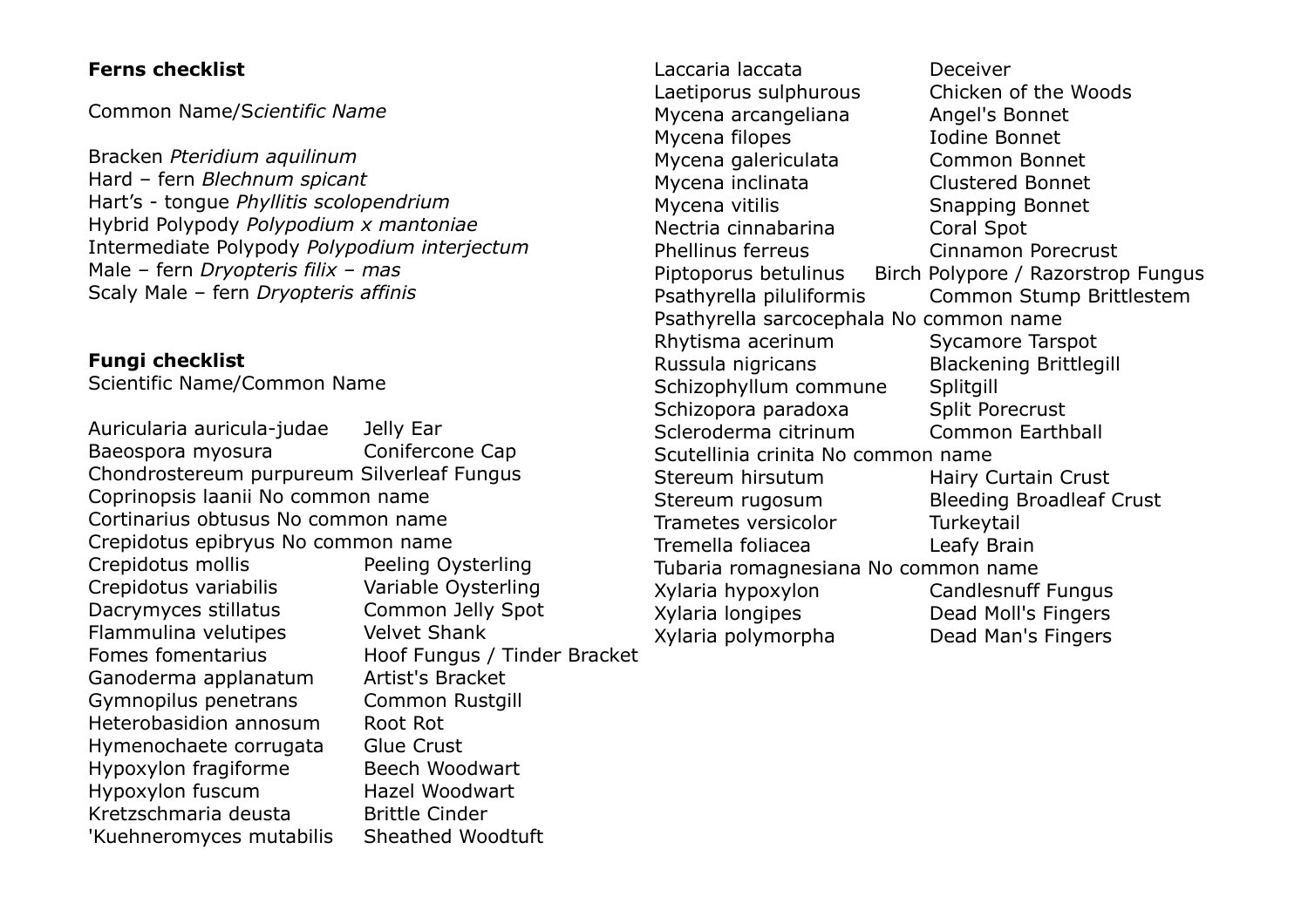### **Trees & Shrubs checklist**

*Scientific Name*/Common Name

Acer platanoides **Norway Maple** Acer *pseudoplatanus* Sycamore *Aesculus hippocastanum* Horse Chestnut *Alnus glutinosa* Alder *Betula pendula* Silver Birch *Betula pubescens* **Downy Birch** *Castanea sativa* Sweet Chestnut *Corylus avellana* Hazel *Cotoneaster horizontalis* Wall Cotoneaster *Crataegus monogyna* Hawthorn *Cytisus scoparius* Broom *Fagus sylvatica* Beech *Fraxinus excelsior* Ash *Hedera algeriensis* Algerian ivy *Hedera helix* Ivy *Hydrangea macrophylla* Hydrangea *Ilex aquifolium* **Holly** *Ilex X altaclerensis* Highclere Holly *Larix X marschlinsii* Hybrid larch *Leycesteria Formosa* Himalayan Honeysuckle *Ligustrum ovalifolium* Privet *Lonicera nitida* Japanese Honeysuckle *Lonicera periclymenum* Honeysuckle *Lonicera pileata* Box- leaved Honeysuckle *Philadelphus coronarius* Mock Orange *Picea abies* **Norway Spruce Pinus sylvestris** Scots Pine *Prunus avium* Gean *Prunus laurocerasus* Cherry Laurel *Prunus spinosa* Blackthorn *Quercus robur* Pedunculate Oak *Rhododendron ponticum* Rhododendron

*Ribes nigrum* Black Currant *Ribes rubrum* **Red Currant** *Ribes sanguineum* Flowering currant *Rubus fruticosus agg* Bramble **Salix caprea 60 Goat Willow** *Sambucus nigra* Elder *Sambucus racemosa* Red- berried Elder *Sorbus aucuparia* Rowan *Sorbus X intermedia* Swedish Whitebeam *Taxus baccata* Yew *Tilia X vulgaris* Common Lime *Tsuga heterophylla* Western Hemlock *Ulex europaeus* Gorse *Ulmus glabra* Wych Elm *Vinca major* Lesser Periwinkle *Vinca minor* Greater Periwinkle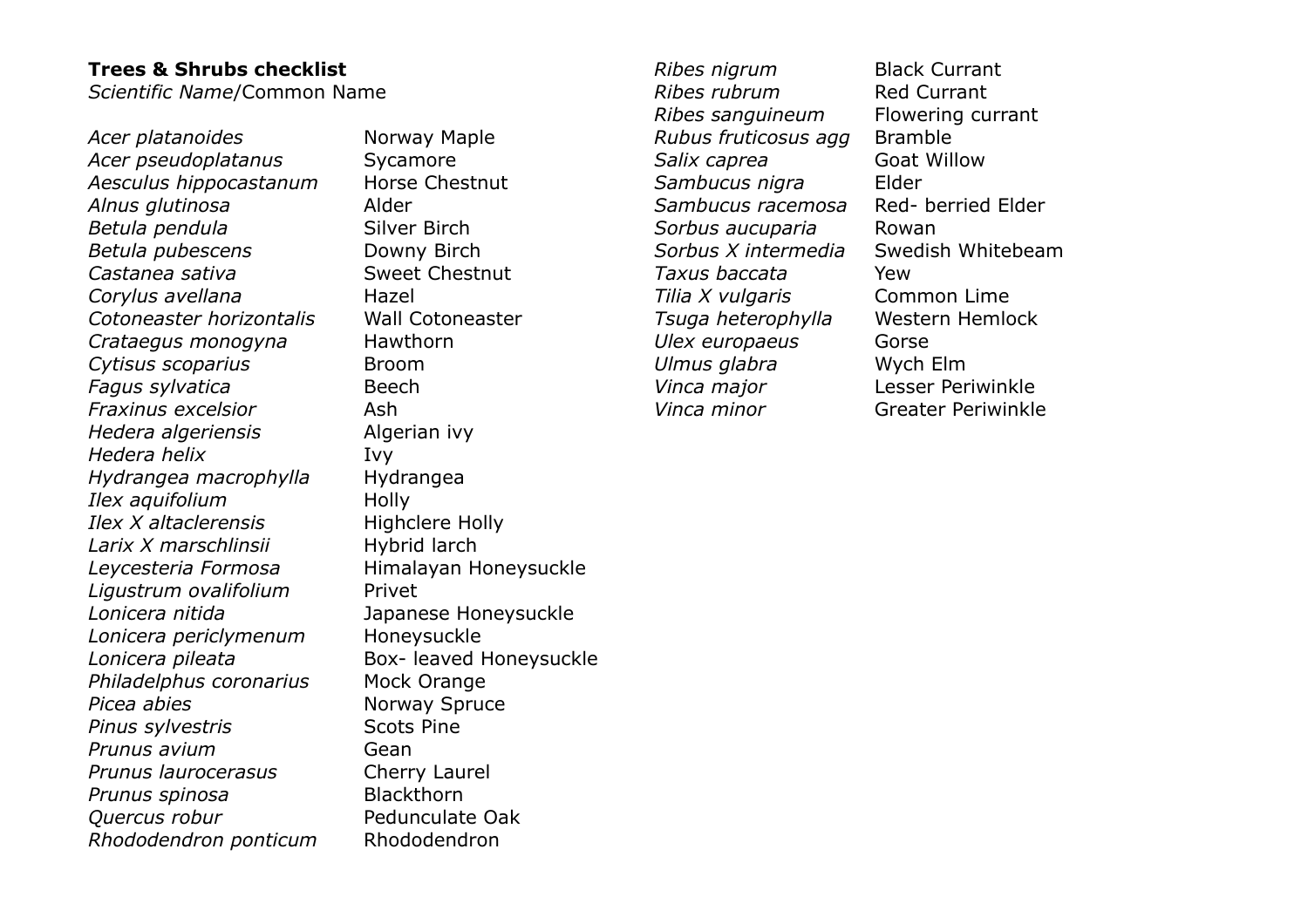| <b>Flowers checklist</b>                             |                                                 | Hyacinthoides non-scripta                            | <b>Bluebell</b>              |
|------------------------------------------------------|-------------------------------------------------|------------------------------------------------------|------------------------------|
| Scientific Name/Common Name                          |                                                 | Hypericum x inodorum                                 | <b>Tall Tutsan</b>           |
|                                                      |                                                 | Hypochaeris radicata                                 | Cat's-Ear                    |
| Aegopodium podagraria                                | Bishop's-Weed/Ground Elder                      | Lamiastrum galeobdolon ssp. argentatum               |                              |
| Ajuga reptans                                        | <b>Bugle</b>                                    | Aluminium/Tricoloured Archangel                      |                              |
| Alchemillla mollis                                   | Soft Lady's Mantle                              | Leycesteria formosa                                  | Himalayan Honeysuckle        |
| Allium ursinum                                       | Ramsons                                         | Ligustrum ovalifolium                                | Garden Privet                |
| Carex pendula                                        | Pendulous Sedge                                 | Lonicera nitida                                      | Wilson's/Hedging Honeysuckle |
| Carex sylvatica                                      | Wood-Sedge                                      | Lonicera periclymenum                                | Wild Honeysuckle             |
| Chrysosplenium oppositifolium Opposite-leaved Golden |                                                 | Lonicera hybrid                                      | Garden hybrid Honeysuckle    |
| Saxifrage                                            |                                                 | Luzula sylvatica                                     | Great Wood-Rush              |
| Conopodium majus                                     | Pignut                                          | Lysimachia nemorum                                   | <b>Yellow Pimpernel</b>      |
| Cortaderia richardii                                 | Early Pampas-Grass                              | Meconopsis cambrica                                  | Welsh Poppy                  |
| Corylus avellana                                     | Hazel                                           | Mercurialis perennis                                 | Dog's Mercury                |
| Cotoneaster bullatus                                 | Hollyberry Cotoneaster                          | Narcissus (various garden types) Daffodil            |                              |
| Cotoneaster simonsii                                 | Himalayan Cotoneaster                           | Oxalis acetosella                                    | Wood-Sorrel                  |
| Cytisus scoparius                                    | <b>Broom</b>                                    | Persicaria wallichii                                 | Himalayan Knotweed           |
| Dactylis glomerata                                   | <b>Cock's-Foot Grass</b>                        | Primula vulgaris                                     | Primrose                     |
| Deschampsia cespitosa                                | <b>Tufted Hair-Grass</b>                        | Prunella vulgaris                                    | Selfheal                     |
| Digitalis purpurea                                   | Foxglove                                        | Prunus laurocerasus                                  | Cherry Laurel                |
| Fallopia japonica                                    | Japanese Knotweed                               | Ranunculus repens                                    | <b>Creeping Buttercup</b>    |
| Ficaria verna ssp fertilis                           | Lesser Celandine                                | Rhododendron ponticum Rhododendron/Wild Rhododendron |                              |
| Ficaria verna ssp verna                              | Lesser Celandine, with bulbils Ribes uva-crispa |                                                      | Gooseberry                   |
| Filipendula ulmaria                                  | Meadowsweet                                     | <b>Rubus fissus</b>                                  | A Sub-Erect Bramble          |
| Fuchsia magellanica                                  | Hardy Fuchsia                                   | Rubus idaeus                                         | Raspberry                    |
| Galanthus nivalis                                    | Snowdrop                                        | <b>Rubus scissus</b>                                 | A Sub-Erect Bramble          |
| Galanthus nivalis 'Flore-pleno' Double Snowdrop      |                                                 | Rubus ssp                                            | <b>Brambles</b>              |
| Galium odoratum                                      | Woodruff                                        | Rumex acetosa                                        | <b>Common Sorrel</b>         |
| Geranium robertianum                                 | Herb Robert                                     | Rumex obtusifolius                                   | <b>Broad-Leaved Dock</b>     |
| Geum urbanum                                         | Wood Aven                                       | Sambucus nigra                                       | Elder                        |
| Hedera helix                                         | Common Ivy                                      | Sambucus racemosa                                    | <b>Red-Berried Elder</b>     |
| Hedera 'Hibernica'                                   | Irish Ivy                                       | Tolmiea menziesii                                    | Pick-a-back plant            |
| Helleborus x hybridus                                | Lenten Rose hybrid                              | Urtica dioica                                        | <b>Nettle</b>                |
| Heracleum sphondylium                                | Hogweed                                         | Vinca major                                          | <b>Greater Periwinkle</b>    |
| Hyacinthoides x massartiana Hybrid Bluebell          |                                                 | Vinca minor                                          | Lesser Periwinkle            |